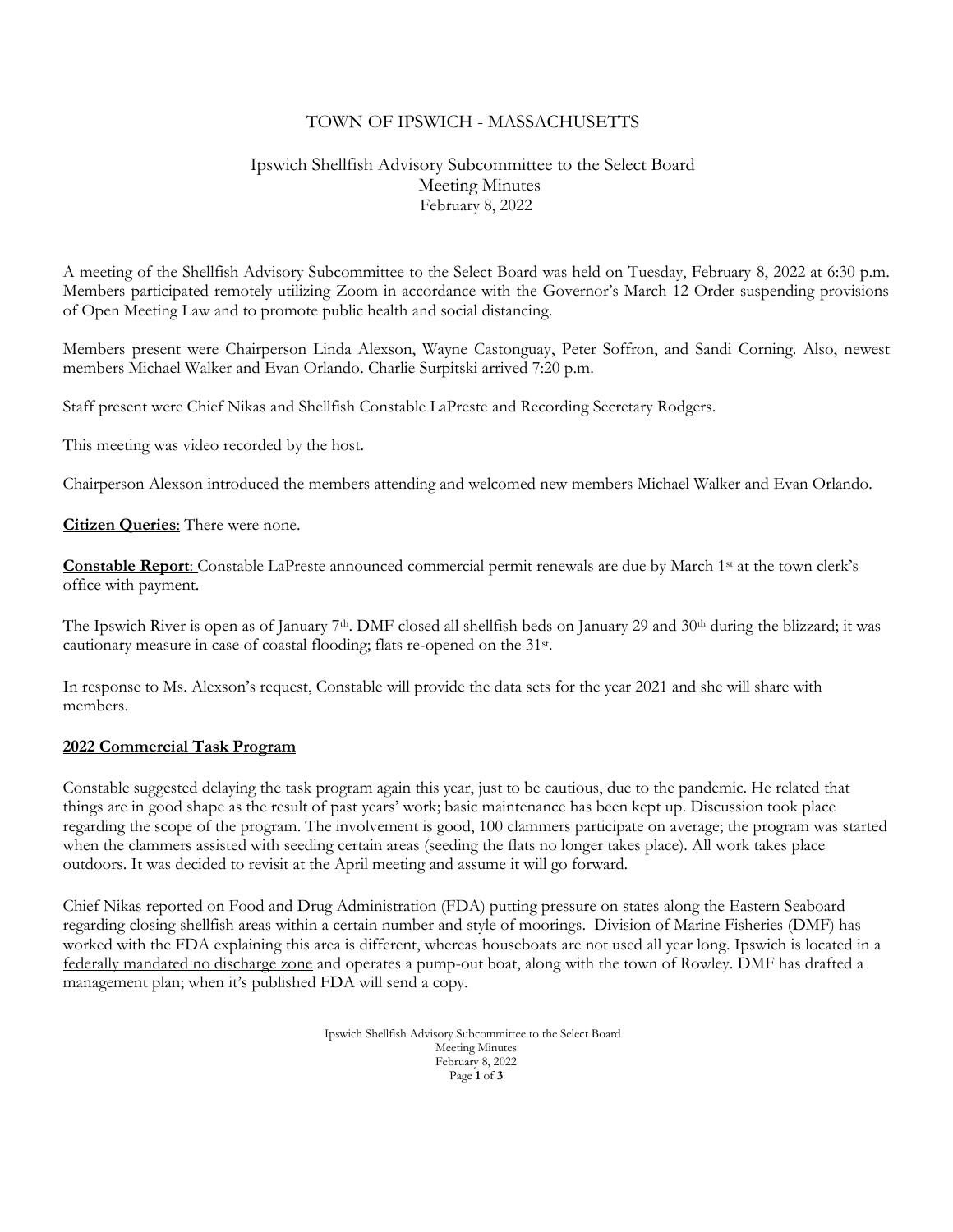#### **2022 Green Crab Trapping Bounty Program**

Chief Nikas requested a motion to set the price to trap green crabs; currently it's .40¢ per pound. Discussion took place.

Constable LaPreste spoke to the process of trapping green crabs; two people trap at approximately \$20,000 each, per season. He spoke to the scope of work. He encourages anyone to trap. Mr. Surpitski initiated discussion regarding an added incentive to increase the bounty and provide more flexibility for funding the program.

### **MOTION:**

Mr. Castonguay moved to make a recommendation to the Select Board to set the payout price at forty cents per pound of green crabs for the coming fiscal year 2023. Mr. Surpitski seconded, the motion passed with a roll call vote: Soffron, yes; Castonguay, yes; Walker, yes; Surpitski, yes; Orlando, yes; Corning, yes; and Alexson, yes.

Chief Nikas reported a balance of \$41,000 in the enhancement fund and recommended \$14,000 to subsidize the green crab eradication program. Discussion took place.

## **MOTION:**

Mr. Surpitski moved to make a recommendation to the Select Board to provide \$14,000 from the enhancement fund for the green crab program for the coming fiscal year. Mr. Soffron seconded, the motion passed unanimously with a roll call vote: Soffron, yes; Castonguay, yes; Walker, yes; Surpitski, yes; Orlando, yes; Corning, yes; and Alexson, yes.

Mr. Surpitski requested the Chief and Constable to pursue the volunteer contributions to provide additional funds for green crab trapping. Chief agreed to communicate with the interim Finance Director to set up a gift fund.

### **MOTION:**

Mr. Castonguy moved to make a recommendation to the Select Board to set up a 'gift account' for green crab trapping. Mr. Surpitski seconded, the motion passed unanimously with a roll call vote: Soffron, yes; Castonguay, yes; Walker, yes; Surpitski, yes; Orlando, yes; Corning, yes; and Alexson, yes.

### **Regulations – Definition of "Resident"**

Ms. Alexson welcomed Amy Akell, Town Clerk, who expressed concerns regarding people seeking recreational permits who do not live in Ipswich full time; many people have a second home and don't fit into the category. Discussion ensued regarding the intent of the definition and the interpretation of "year round". The Town should have a consistent definition for "resident". The language of current census was discussed at length. Topic was continued to the next meeting.

### **2022 Commercial Permit Lottery**

The Town received nine applications for new commercial shellfish permits. Chief Nikas randomly picked nine chips. The corresponding names are as follows: Jon Desmond IV, Jeffrey Perkins, Ryan Orlando, Stephen Merrill, Judith Theokas, Chris Desmond, Vito Ciaramitaro, Michael Moon, and Craig Cantin.

When the existing commercial permits are not renewed, names will be picked in the order listed; the commercial permit list stays 'alive' to 2023. There were only two student applications.

> Ipswich Shellfish Advisory Subcommittee to the Select Board Meeting Minutes February 8, 2022 Page **2** of **3**